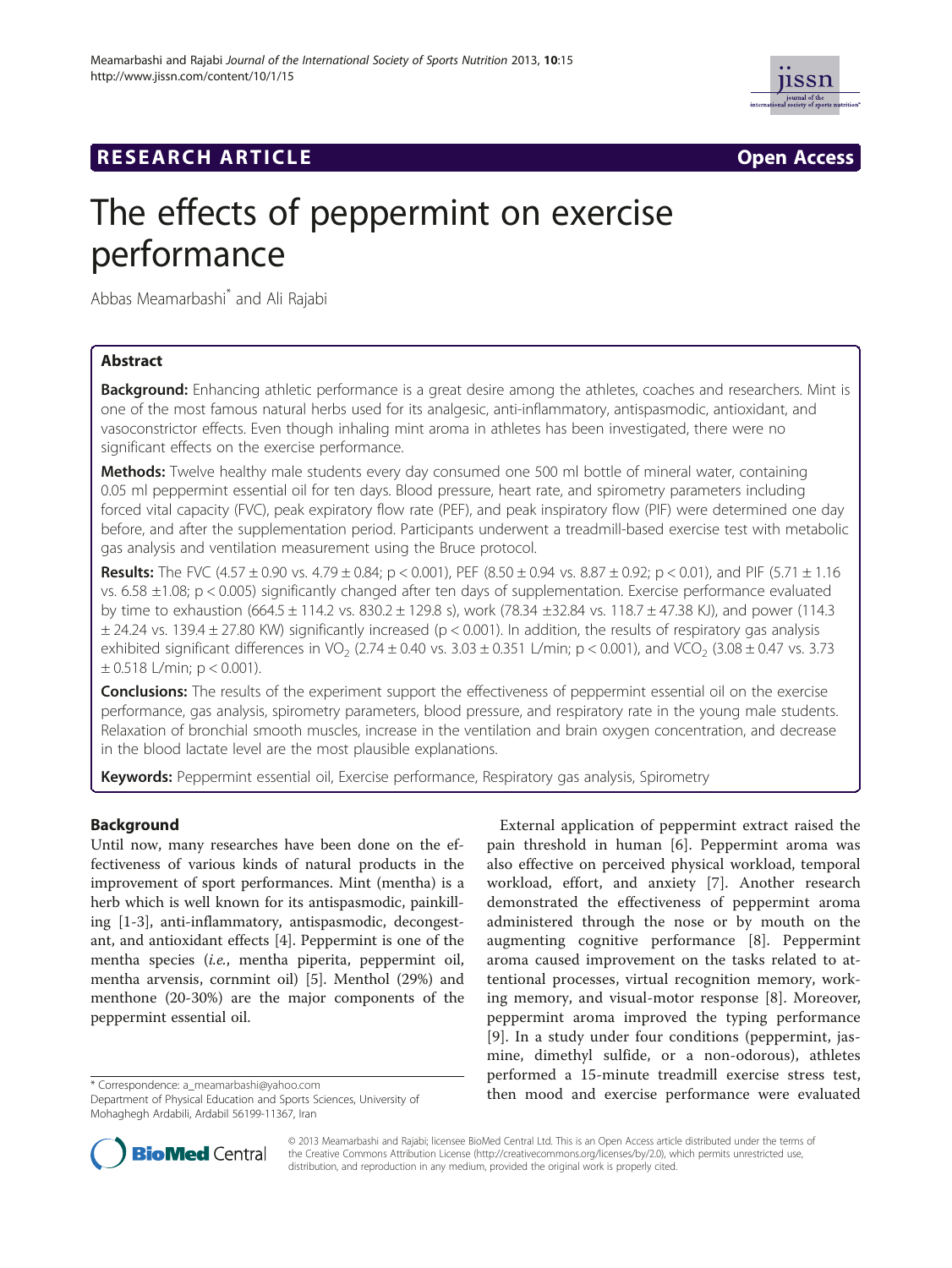[[10](#page-4-0)]. Perceived physical workload, temporal workload, and self-evaluated performance reported to have a significant difference in peppermint group. In an animal study, intraperitoneal injection of different components of peppermint into mice, significantly increased the ambulatory activity. Therefore, author suggested peppermint components are serving as a central nervous system stimulant [\[11](#page-4-0)].

The effect of supplementation with oral peppermint extract was also studied on the perceived lower leg muscular pain and blood lactate levels one hour before a 400-m running test [\[12](#page-4-0)]. In this study, the peppermint had a significant effect on the blood lactate level, but not on the muscle pain. Besides, the combination of peppermint oil and ethanol [\[13](#page-4-0)] reported to have a significant analgesic effect.

Using a Peak Flow Meter device showed an improvement in the lung capacity and inhalation ability after in-halation of peppermint aroma [[14\]](#page-4-0). After inhalation of peppermint aroma, the nasal airflow force increased, thus the author speculated this effect supply more oxygen to the brain, which could be effective for continuing physical performance. On the other hand, menthol the main component of the peppermint essential oil investigated in a four-week randomised, placebo-controlled study on 23 patients with chronic asthma. Menthol group shown no significant differences in the vital capacity, forced expiratory volume or change in the peak expiratory flow rate [[15\]](#page-4-0). Moreover, previous study on the athletic performance by using peppermint essential oil had no significant effect on the blood oxygen saturation, pulse rate, blood pressure, and mean arterial pressure (MAP) [[16\]](#page-4-0).

The possible ergogenic effect of aromas, has certainly received much publicity in recent years. However, there is very little scientific evidence to support or refute the claims made by merchants, practitioners, and manufacturers [\[17\]](#page-4-0). Hence, due to equivocal findings and lack of good-quality evidences on the effectiveness of peppermint essential oil in the exercise performance, the aim of this study was to assess the effects of oral supplementation with peppermint essential oil on the exercise performance, physiological and respiratory parameters.

#### Methods

#### Subjects and study design

Twelve (12) healthy male university students ( $M_{\text{age}} =$  $25.9 \pm 1.38$  yrs;  $M_{weight} = 69.9 \pm 5.58$  kg;  $M_{height} = 177.0 \pm 1.38$ 4.2 cm) randomly selected among 40 volunteers to take part in a quasi experiment by using the one-group pretest, post-test design. Participants tested before, and after ten days of peppermint essential oil consumption. Ethical approval to conduct this study obtained from the University Human Ethics Committee.

#### Methodology

All participants signed a consent form. The subjects were familiarized with the laboratory setting and the measurement techniques two days before the study. Blood pressure, breath rate, and resting heart rate were recorded. The chest circumference was measured by placing the flexible measuring tape around the chest at the level of the xipho-sternal junction. Pulmonary function tests performed using a handheld electronic turbine spirometer (Microlab spirometer, Micro Medical Limited of Rochester, England) and the best of three forced efforts such as forced vital capacity (FVC), peak expiratory flow rate (PEF), and peak inspiratory flow (PIF) were recorded.

Finally, participants underwent a standard treadmill exercise test (Bruce protocol), controlled by a computer program. A heart rate transmitter belt (Polar, Polar Electro, Finland) was attached to the chest to transmit the heart rate signals to the receiver. Respiratory gas and ventilation were measured with calibrated PowerCube Gas Analyzer (Ganshorn Medizin Electronic GmbH, Nie derlauer, Germany). Gas exchange variables including: oxygen uptake (L/min), carbon dioxide production (L/min), ventilation  $(L/min)$ , breathing rate  $(min^{-1})$ , respiratory gasexchange ratios, and other parameters recorded every ten seconds. Exercise performance parameters consist of time to exhaustion (TE), total work ( $W_{total}$ ), maximal power  $(P<sub>max</sub>)$ , vertical distance, and horizontal distance computed by the treadmill's software considering the slope angle, speed and duration of each stage.

Each participant consumed one bottle of mineral water (500 ml) per day, containing 0.05 ml peppermint essential oil for ten days. All the tests repeated after ten days of supplementation. Participants were asked to refrain from any medium to vigorous exercise and their diet was controlled during the study.

#### Statistical analyses

Normal distribution was tested using the Kolmogorov-Smirnov and Shapiro-Wilk tests. Paired t-test used to examine differences between pre-test and post-test. To calculate the magnitude of the difference between pretest and post-test, a Cohen's d calculated, using the following formula [\[18](#page-5-0)]:

$$
\text{Choen's d} = \frac{m_1 - m_2}{\sqrt{\frac{(n_1 - 1)SD_1^2 + (n_2 - 1)SD_2^2}{(n_1 + n_2 + 2)}}}
$$

Cohen's d of 0.20 considered a minor, 0.50 a medium, and 0.80 a major difference. The statistical analysis performed using the Statistical Package for Social Sciences software (SPSS Version 16, SPSS Inc. Chicago, IL).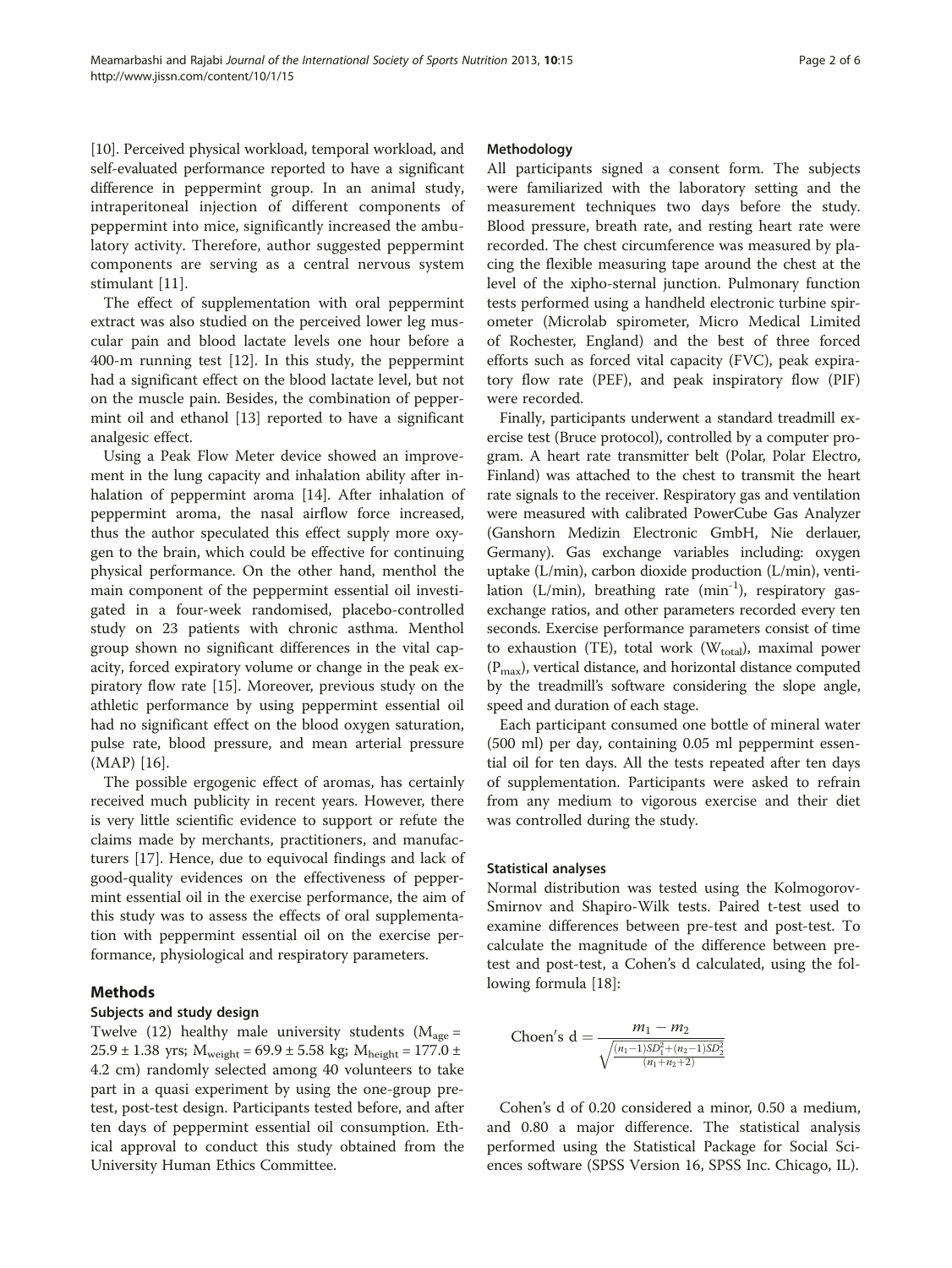#### <span id="page-2-0"></span>Results

After ten days of supplementation with peppermint essential oil, the exercise performance evaluated by changes in the physiological parameters (spirometry and gas analysis) and functional indicators of exercise performance. The Kolmogorov-Smirnov and Shapiro-Wilks tests revealed the normality of the data. The parameters obtained from the gas analyzer during Bruce test presented in the Table 1.

Functional parameters significantly improved in posttest as compared with pre-test. A substantial increase in the respiratory ventilation, respiratory rate (RR),  $VO<sub>2</sub>/Kg$ ,  $VCO<sub>2</sub>/Kg$ , MET, and energy expenditure were observed showing enhancement in the respiratory efficiency and energy expenditure during the exercise. An increase in the breathing rate, normally leads to a lower alveolar and arterial  $PCO<sub>2</sub>$  and therefore, decrease in the end-tidal carbon dioxide tension ( $PETCO<sub>2</sub>$ ) and fractional end-tidal  $CO<sub>2</sub>$  concentration (FETCO<sub>2</sub>) expected (Table 1).

Time to exhaustion, vertical distance, horizontal distance, maximum work, and power compared and presented in the Table [2](#page-3-0).

Functional indicators of exercise performance showed significant increase in the time to exhaustion and distance (Table [2\)](#page-3-0). In the Tables [3](#page-3-0) and [4,](#page-4-0) the lung function indicators and other physiological parameters compared between pre-test and post-test.

Lung function tests significantly increased after ten days of supplementation. Peak inspiratory flow (PIF) shows maximum changes whereas forced vital capacity (FVC) had least changes and effect size.

Both resting and exercise heart rates were significantly decreased during post-test. Similarly, the chest circumference during maximum exhale and blood pressure in the post-test significantly decreased.

#### **Discussion**

Previous studies have shown that various kinds of mint were effective in reducing muscle pain [\[19,20](#page-5-0)], muscle relaxation, and reduce fatigue [[21](#page-5-0)]. However, previous studies showed inhaling peppermint aroma has no effect on the lung function tests and physical performance during acute and intensive exercise [[18\]](#page-5-0). In a research on the effect of peppermint aroma during 15-minute low intensity treadmill exercise among male and female college students [\[22](#page-5-0)], no significant difference seen in the resting or exercise heart rate, oxygen consumption, ventilation, and perceived physical workload.

In the current research, improvement in the spirometric measurements (FVC, PEF, and PIF) and ventilation

| Parameter                           | Pre-test $(n = 12)$ | Post-test $(n = 12)$ | Changes% | т     | P value   | <b>Effect size</b> |
|-------------------------------------|---------------------|----------------------|----------|-------|-----------|--------------------|
| $VO2$ [L/min]                       | $2.74 \pm 0.40$     | $3.03 \pm 0.351$     | 10.5     | 6.757 | p < 0.001 | 0.775              |
| $VCO2$ [L/min]                      | $3.08 \pm 0.47$     | $3.73 \pm 0.518$     | 21.1     | 5.594 | p < 0.001 | 1.319              |
| VE [L/min]                          | $84.60 \pm 17.74$   | $116.80 \pm 22.44$   | 38       | 4.790 | p < 0.001 | 1.592              |
| <b>RR</b>                           | $39.26 \pm 9.24$    | $50.53 \pm 7.33$     | 28.7     | 5.683 | p < 0.001 | 1.352              |
| PETO <sub>2</sub> [mmHq]            | $88.87 \pm 4.19$    | $96.25 \pm 4.02$     | 8.3      | 5.869 | p < 0.001 | 1.798              |
| PETCO <sub>2</sub> [mmHg]           | $40.86 \pm 4.28$    | $35.16 \pm 3.78$     | $-16.2$  | 7.270 | p < 0.001 | 1.412              |
| DFCO <sub>2</sub> /DFO <sub>2</sub> | $1.109 \pm 0.053$   | $1.233 \pm 0.072$    | 7.4      | 4.233 | p < 0.005 | 1.962              |
| <b>RER</b>                          | $1.147 \pm 0.052$   | $1.247 \pm 0.066$    | 8.7      | 3.873 | p < 0.005 | 1.690              |
| $VO2/Kg$ [ml/kg/min]                | $39.25 \pm 3.69$    | $43.63 \pm 3.78$     | 11.1     | 5.912 | p < 0.001 | 1.174              |
| $VCO2/Kg$ [ml/kg/min]               | $44.95 \pm 4.61$    | $54.29 \pm 6.45$     | 20.7     | 4.769 | p < 0.005 | 1.666              |
| VE/Kg [ml/kg/min]                   | $1229.9 \pm 212.13$ | $1692.6 \pm 296.5$   | 37.6     | 4.306 | p < 0.005 | 1.795              |
| EQO <sub>2</sub>                    | $30.60 \pm 4.65$    | $38.80 \pm 4.13$     | 26.7     | 4.984 | p < 0.001 | 1.865              |
| EQCO <sub>2</sub>                   | $26.20 \pm 3.65$    | $31.20 \pm 2.78$     | 19       | 6.578 | p < 0.001 | 1.542              |
| VT [L]                              | $2.165 \pm 0.489$   | $2.536 \pm 0.404$    | 17.1     | 6.770 | p < 0.001 | 0.827              |
| <b>VA [L]</b>                       | $86.00 \pm 19.22$   | $117.31 \pm 22.22$   | 36.4     | 4.492 | p < 0.005 | 1.507              |
| <b>METS</b>                         | $11.21 \pm 1.06$    | $12.48 \pm 1.07$     | 11.3     | 6.054 | p < 0.001 | 1.192              |
| EE [kcal/h]                         | 847.60 ± 123.64     | $955.10 \pm 116.98$  | 12.6     | 6.138 | p < 0.001 | 0.893              |
| <b>FETO</b> <sub>2</sub> [%]        | $14.95 \pm 0.70$    | $16.35 \pm 0.55$     | 9.3      | 6.917 | p < 0.001 | 2.232              |
| $FETCO2$ [%]                        | $6.681 \pm 0.679$   | $5.800 \pm 0.507$    | $-15.1$  | 6.102 | p < 0.001 | 1.470              |
| CHO [kcal/h]                        | $1276.7 \pm 232.39$ | $1721.4 \pm 327.85$  | 34.8     | 4.170 | p < 0.005 | 1.565              |
| FAT [kcal/h]                        | $323.38 \pm 124.04$ | $691.06 \pm 223.77$  | 13.6     | 4.834 | p < 0.001 | 2.032              |

Table 1 Physiological parameters obtained by gas analyser in Pre-test and Post-test

Data are expressed as mean ± SD.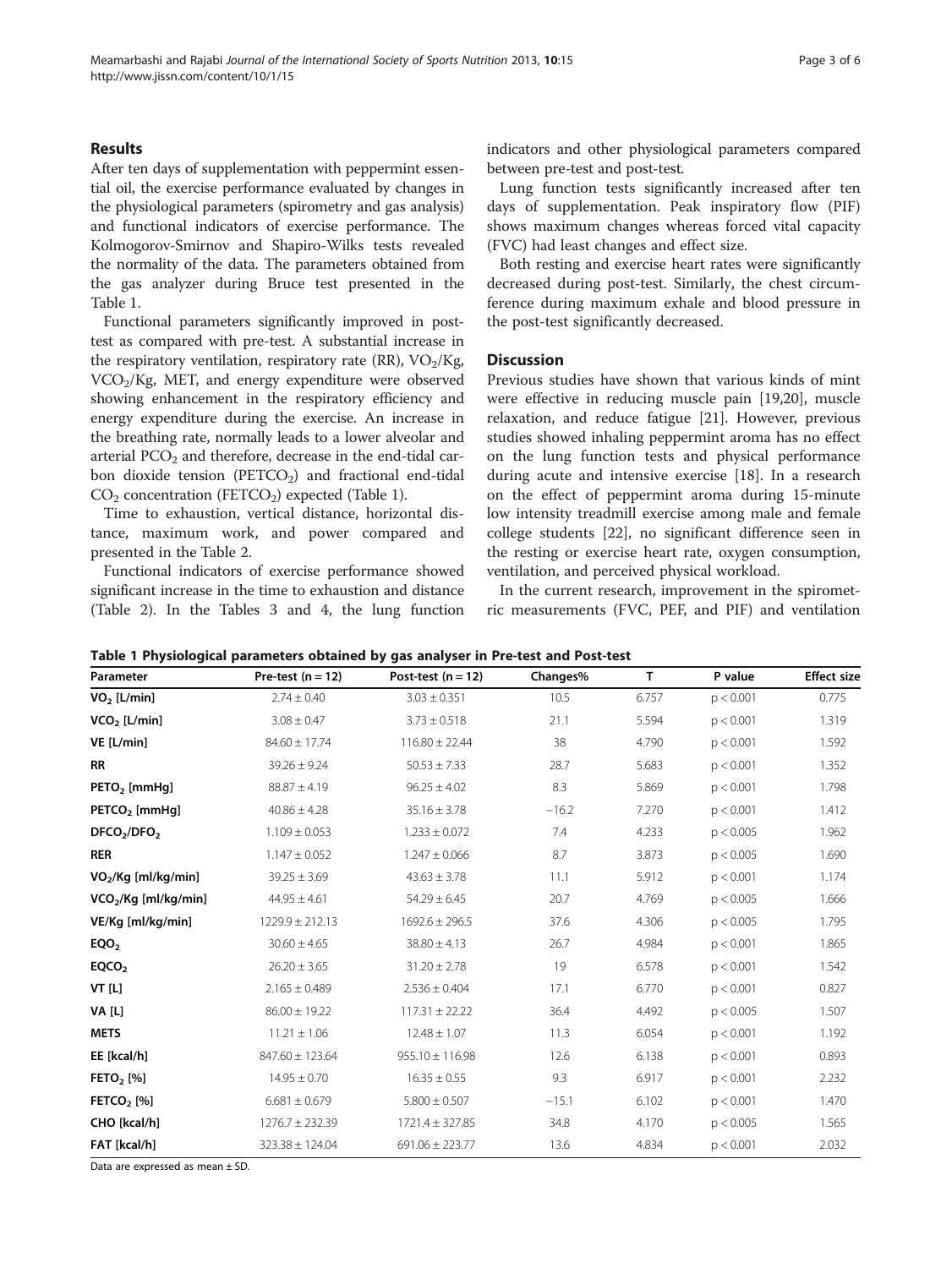| Parameter               | Pre-test $(n = 12)$ | Post-test $(n = 12)$ | Changes% |       | P value   | <b>Effect size</b> |
|-------------------------|---------------------|----------------------|----------|-------|-----------|--------------------|
| Horizontal distance (m) | $843.5 + 234.6$     | 1187.6 + 309.2       | 40.7     | 6.890 | p < 0.001 | 1.254              |
| Vertical distance (m)   | $13.4 + 40.09$      | $172.8 + 59.41$      | 52.3     | 6.262 | p < 0.001 | 1.173              |
| Work (KJ)               | $78.34 + 32.84$     | $118.7 + 47.38$      | 51.5     | 5.746 | p < 0.001 | 0.992              |
| Power (KW)              | $14.3 + 24.24$      | 139.4 + 27.80        | 21.9     | 6.764 | p < 0.001 | 0.962              |
| Time to exhaustion (S)  | $664.5 + 114.2$     | $830.2 + 129.8$      | 24.9     | 7.255 | p < 0.001 | .355               |

<span id="page-3-0"></span>Table 2 Changes in the exercise performance parameters

Data are expressed as mean ± SD.

during treadmill exercise, as well as an increase in the maximum chest circumferences observed. These results can be justified by decreasing the airway and bronchial smooth muscle tonicity with or without effect on the pulmonary surfactant. Previously, reported a significant increase in the respiratory muscle strength after fourweek inspiratory and expiratory muscle training on the respiratory muscle strength and time to exhaustion in healthy people [[15](#page-4-0)]. In the current study, PIF, which is dependent on strength and speed of shortening of the inspiratory muscles, significantly improved. Therefore, an increase in the inspiratory muscle strength after peppermint consumption is conceivable.

In an in-vitro study, menthol vapour lowered the surface tension on synthetic surfactant films [[23\]](#page-5-0). It may change the lung surface tension and its function [[23](#page-5-0)]. Bronchodilatory effect of peppermint is unlikely because previous research [\[24](#page-5-0)] investigated the effect of salbutamol as a  $\beta_2$ -adrenergic receptor agonist and with bronchodilator effect on the cycling performance. However, there was no significant difference in any variables related to aerobic endurance or cycling performance [\[24](#page-5-0)]. In yet another four-week randomised placebo controlled study, 23 subjects with chronic mild asthma received either nebulised menthol (10 mg twice a day) or placebo. No effect on the forced expiratory volume reported in the experimental group. However, the menthol group significantly decreased their bronchodilator medicines and had fewer wheezing episodes [[15\]](#page-4-0). It can be speculated that oral supplementation in the current study is preferred to longer time nebulised menthol administration. We suggest further investigations on the hepatic metabolism of the peppermint essential oil components to elucidate the pharmacokinetics of peppermint absorbed through the nose, mouth or intestine.

The result of the current study supports the theory that delaying fatigue may be related to physiological changes by decreasing blood lactate level similar to the recent finding [\[25](#page-5-0)]. Furthermore, significant increase in the carbohydrate metabolism after ten days of supplementation (Table [1\)](#page-2-0) is implying that peppermint can improve the muscular energy metabolism. Further studies are needed to elucidate the possible effects of peppermint in the cellular energy metabolism.

The stimulating effect of peppermint on the CNS [[11](#page-4-0)] may also be responsible. Extensive research on the effectiveness of aromas on cognitive performance, perceived physical workload, and pain responses were conducted based on possible changes in the brain activity [[3,7,16,](#page-4-0)[18,22,26-28](#page-5-0)].

Table [1](#page-2-0) demonstrated significant changes in the gas analysis results after ten days of supplementation with peppermint essential oil. In the supplementation phase, subjects kept their physical activity in minimum level, therefore; plausible explanation would be a positive effect of supplementation on the cardiovascular and respiratory efficiency. Positive changes in carbohydrate and fat oxidation in accordance with enhancement of energy expenditure and MET may be related to some unknown effects on the cellular level. Although reported that peppermint may accentuate energy by stimulating the adrenal cortex [[29](#page-5-0)], it is unclear what dosage and how this increased energy may affect the exercise performance. In other studies [[22](#page-5-0),[28](#page-5-0)], aroma had no significant effects on the oxygen consumption in both lowintensity 15-minute treadmill task and sub-maximal treadmill running test.

It seems peppermint has a lowering effect on the heart rate and the systolic blood pressure. Reduction in the arterial smooth muscle tonicity is a possible explanation for these effects. One study administered peppermint

| Parameter | Pre-test $(n = 12)$ | Post-test $(n = 12)$ | Changes% |       | P value   | <b>Effect size</b> |
|-----------|---------------------|----------------------|----------|-------|-----------|--------------------|
| FVC (L)   | $4.57 + 0.90$       | $4.79 + 0.84$        | 4.8      | 6.336 | p < 0.001 | 0.258              |
| PEF (L/s) | $8.50 + 0.94$       | $8.87 \pm 0.92$      | 4.35     | 3.446 | p < 0.01  | 0.401              |
| PIF(L/s)  | $5.71 \pm 1.16$     | $6.58 \pm 1.08$      | 15.1     | 4.505 | p < 0.005 | 0.776              |

Data are expressed as mean ± SD.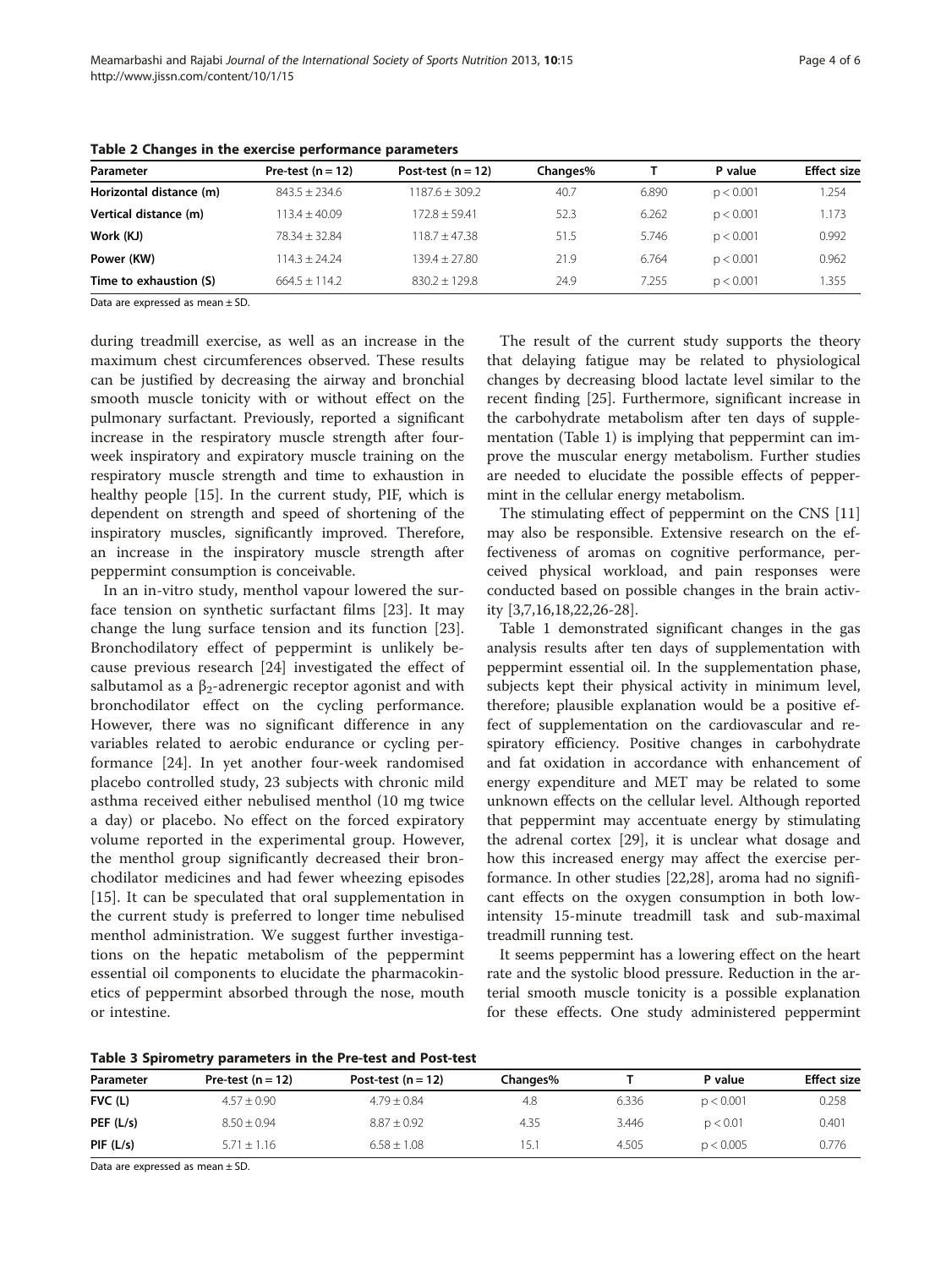| <b>Parameter</b>                   | Pre-test $(n = 12)$ | Post-test $(n = 12)$ | Changes% |       | P value   | <b>Effect size</b> |
|------------------------------------|---------------------|----------------------|----------|-------|-----------|--------------------|
| Resting heart rate                 | $65.18 + 12.72$     | $62.18 + 11.82$      | $-4.8$   | 3.609 | p < 0.005 | 0.244              |
| Maximum heart rate                 | $173.4 + 14.35$     | $187.4 + 15.17$      | 8        | 3.777 | p < 0.005 | 0.954              |
| Systolic blood pressure            | $11.99 + 0.87$      | $11.28 + 0.85$       | $-6.2$   | 5.440 | p < 0.001 | 0.824              |
| Diastolic blood pressure           | $6.645 + 0.503$     | $6.164 + 0.566$      | $-7.8$   | 7.831 | p < 0.001 | 0.900              |
| Chest circumference at max. inhale | $89.41 + 4.59$      | $89.95 + 4.66$       | 0.6      | 2.782 | p < 0.05  | 0.118              |
| Chest circumference at max. exhale | $83.73 + 5.28$      | $82.41 + 5.14$       | $-1.6$   | 4.342 | p < 0.005 | 0.253              |

<span id="page-4-0"></span>Table 4 Cardiopulmonary parameters obtained from the Pre-test and Post-test

Data are expressed as mean ± SD.

aroma by nose and failed to find any significant effect in both heart rate and blood pressure. The differences in the peppermint essential oil method of administration and supplementation period, can justify the effectiveness of peppermint in the current study.

#### Conclusions

To our knowledge, this is the first study that explored the effect of oral supplementation with peppermint essential oil on the exercise performance. Our results strongly support the effectiveness of peppermint essential oil on the exercise performance, respiratory function variables, systolic blood pressure, heart rate, and respiratory gas exchange parameters. Differences in duration of study and oral supplementation instead of inhalation of peppermint aroma could be the important characteristics of this study compare to the previous researches. Further investigations are required to unravel the mechanism underlying the effectiveness of peppermint on the exercise performance and respiratory parameters.

#### Abbreviations

FVC: Forced vital capacity; PEF: Peak expiratory flow rate; PIF: Peak inspiratory flow; W<sub>total</sub>: Calculated total work; P<sub>max</sub>: Maximal power output; CNS: Central nervous system; VO<sub>2</sub>: Oxygen uptake; VCO<sub>2</sub>: Carbon dioxide elimination; VE: Minute ventilation; RR: Respiratory rate; PETO<sub>2</sub>: End-tidal oxygen tension; PETCO<sub>2</sub>: End-tidal carbon dioxide tension; RER: Respiratory exchange ratio; EQO2: Ventilatory equivalents for  $O_2$ ; EQCO<sub>2</sub>: Ventilatory equivalents for CO<sub>2</sub>; VT: Tidal volume; VA: Alveolar ventilation; METS: Metabolic equivalent; EE: Energy expenditure; FETO<sub>2</sub>: Fractional end-tidal  $O_2$  concentration;  $FETCO<sub>2</sub>$ : Fractional end-tidal  $CO<sub>2</sub>$  concentration; CHO: Carbohydrate.

#### Competing interests

Authors of this paper have not received any financial remuneration for preparing this paper. The authors declare that they have no competing interests.

#### Authors' contributions

The authors' responsibilities were as follows–A.M. is responsible for research design, conducting laboratory tests, statistical analysis and manuscript preparation. A.R. was responsible for subject recruitment and laboratory tests assistance. Both authors read and approved the final manuscript.

#### Authors' information

Dr. Abbas Meamarbashi is Associate Professor and Head of the Department of Physical Education and Sport Science at the University of Mohaghegh Ardabili. He has been published in many peer-reviewed journals. Sport nutrition is one of his fields of interest. Mr. Ali Rajabi is an MSc student in sport physiology.

#### Acknowledgments

We gratefully acknowledge the enthusiastic support of the subjects who volunteered to participate in this study. No external funding was provided for this study.

Received: 22 February 2012 Accepted: 7 March 2013 Published: 21 March 2013

#### References

- 1. Almeida RN, Hiruma CA, Barbosa-Filho JM: Analgesic effect of rotundefolone in rodents. Fitoterapia 1996, 67:334–338.
- 2. Della Loggia R, Tubaro A, Lunder T: Evaluation of some pharmacological activities of a peppermint extract. Fitoterapia 1990, 61:15–221.
- 3. Raya MD, Utrilla MP, Navarro MC, Jimenez J: CNS activity of Mentha rotundifolia and Mentha longifolia essential oil in mice and rats. Phytother Res 1990, 4:232–234.
- 4. Mimica-Dukić N, Božin B, Soković M, Mihajlović B, Matavulj M: Antimicrobial and antioxidant activities of three Mentha species essential oils. Planta Med 2003, 69:413–419.
- 5. Ahijevych K, Garrett BE: Menthol pharmacology and its potential impact on cigarette smoking behavior. Nicotine Tob Res 2004, 6:S17–S28.
- 6. Mauskop A: Alternative therapies in headache: is there a role? Medical Clinics of North America 2001, 85:1077–1084.
- 7. Raudenbush B, Koon J, Meyer B, Flower N: Effects of ambient odor on pain threshold, pain tolerance, mood, workload, and anxiety. In Second Annual Meeting of the Society for Psychophysiological Research. Washington DC: Society for Psychophysiological Research; 2002.
- 8. Zoladz P, Raudenbush B, Lilley S: Cinnamon perks performance, Paper presented at the The 31<sup>st</sup> annual Association for Chemoreception Sciences meeting, Sarasota, FL, USA. 2009.
- 9. Barker S, Grayhem P, Koon J, Perkins J, Whalen A, Raudenbush B: Improved performance on clerical tasks associated with administration of peppermint odor. Percept Mot Ski 2003, 97:1007–1010.
- 10. Raudenbush B, Meyer B, Eppich W: Effects of odor administration on objective and subjective measures of athletic performance. International Sports Journal 2002, 6:1-15.
- 11. Umezu T, Sakata A, Ito H: Ambulation-promoting effect of peppermint oil and identification of its active constituents. Pharmacol Biochem Behav 2001, 69:383–339.
- 12. Sönmez GT, M Ç, Sönmez S, Schoenfeld B: Effects of oral supplementation of mint extract on muscle pain and blood lactate. Biomedical Human Kinetics 2010, 2:66–69.
- 13. Göbel H, Schmidt G, Soyka D: Effect of peppermint and eucalyptus oil preparations on neurophysiological and experimental algesimetric headache parameters. Cephalalgia 1994, 14:228–234.
- 14. Raudenbush B, Zoladz P: The effects of peppermint odor administration on lung capacity and inhalation ability. Washington: Seattle; 2003.
- 15. Tamaoki J, Chiyotani A, Sakai A, Takemura H, Konno K: Effect of menthol vapour on airway hyperresponsiveness in patients with mild asthma. Respir Med 1995, 89:503–504.
- 16. Raudenbush B, Corley N, Eppich W: Enhancing athletic performance through the administration of peppermint odor. J Sport Exerc Psychol 2001, 23:156–160.
- 17. Vickers A: Yes, but how do we know it's true? Knowledge claims in massage and aromatherapy. Complement Ther Nurs Midwifery 1997, 3:63–65.